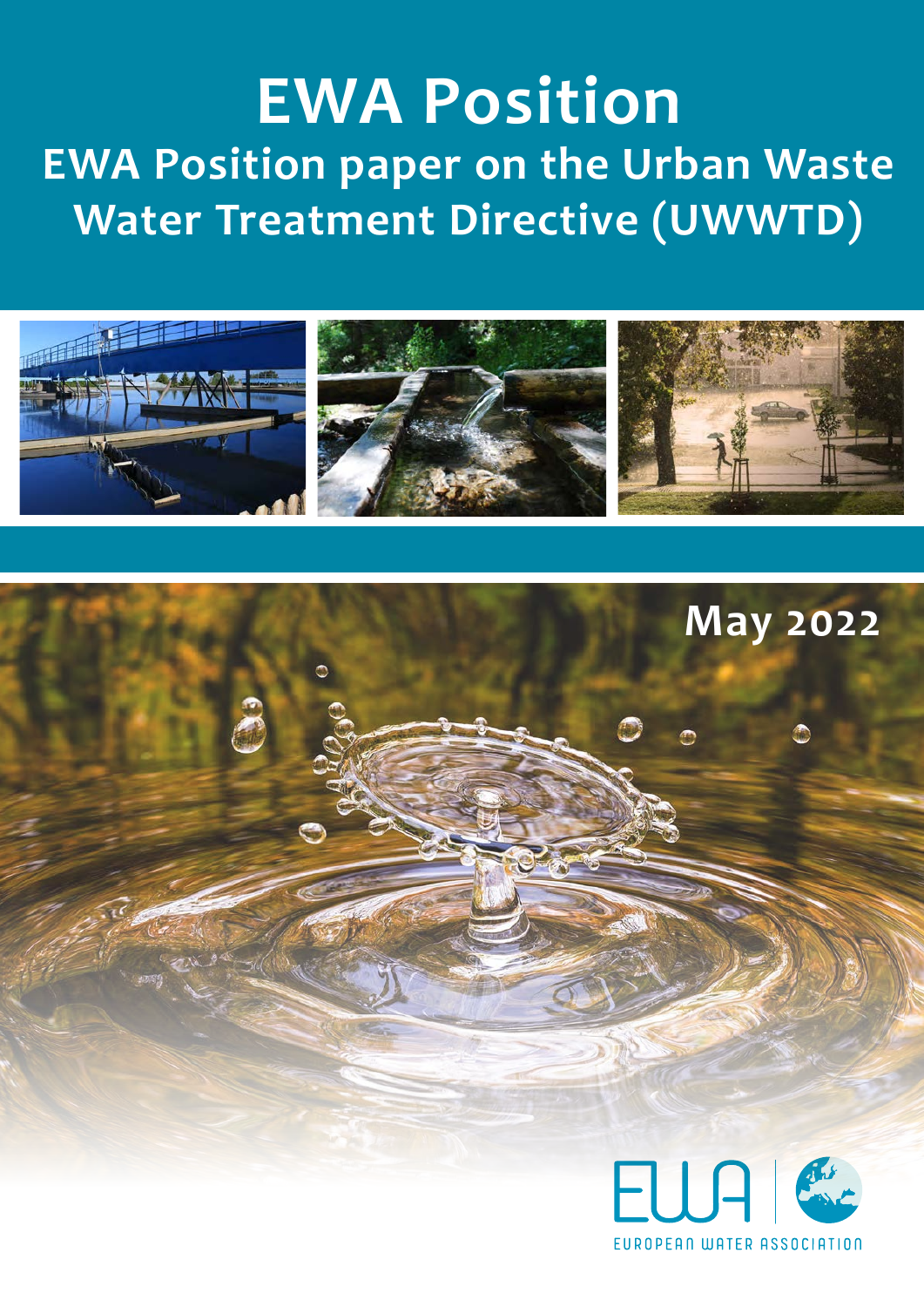## **Introduction**

The raison d'être of systems for collection and treatment of urban wastewater is their contribution, through limiting pollution, to protect public health and attain a good quality of surface and ground water, and thereby making good quality water available for all legitimate uses, drinking water included.

The considerable investments and operational efforts based on the UWWTD have accomplished a far better quality of water resources while in the field of diffuse pollution sources, for example from agriculture, only small improvements were made. The Urban Waste Water Treatment Directive (UWW-TD) has been very effective in reducing the contribution of urban wastewater to organic pollution, nutrient pollution, microbial pollution and pollution with suspended solids. However, it has been less effective in reducing the contribution of chemical micropollutants and microplastics to water pollution that came increasingly into focus.

The collection and treatment of urban wastewater are closely linked to the River Basin Management Plans under the Water Framework Directive. Assessments of treatment needs for urban wastewater therefore are required to be aligned, coordinated and synchronised with the development and adoption of the River Basin Management Plans. Stakeholders and civil society need to be fully involved by the competent authorities at an early stage and to be given opportunities to contribute to and inform about the assessments and the subsequent decision-making procedures.

Furthermore, urban wastewater treatment and collection systems provide a key contribution to other overarching EU and national targets, in particular in relation to the UN Sustainable Development Goals, public health, resource efficiency and the establishment of a circular economy. It is therefore important that the different legislations are aligned and that the regulatory framework ensures that the EU can attain these targets. It is also important that stakeholders and civil society become fully involved by the competent authorities at an early stage and are given the opportunities to contribute to all the assessments and the subsequent decision-making procedures.

Hence, full compliance with the current technical requirements of the UWWTD is now within sight. However, pollution containing chemical micropollutants, microplastics and some bacteria and viruses which are not regulated in the UW-WTD remains a challenge.

Reducing further pollution with microplastics and chemical micropollutants should be based on considerations of cost-effectiveness and resource efficiency. The method of choice for reducing such pollution is therefore to reduce at source the input into urban wastewater at source, and not their elimination through wastewater treatment. The EU has an important responsibility to ensure that these issues are fully addressed by other relevant legislative frameworks for marketing, use, waste disposal and environmental and public health liabilities for different types of chemical products and plastics.

While there does not seem to be an acute need for a reassessment of the existing discharge requirements for all existing treatment plants, there are good reasons for the Commission to consider increasing the stringency of these standards for new plants.

### **1) Extend the scope of pollutants in the UWWTD**

The current scope of the UWWTD, which continues to be relevant, is pollution with organic matter (BOD and COD), suspended solids and nutrients (N and P) in urban wastewater discharges and in discharges from certain food industries to rivers, lakes and coastal waters. As urban wastewater is also a significant source of other pollutants, its scope should be extended to:

### **Chemical micropollutants**

The increasing number of chemical micropollutants, new knowledge about their impacts on health and the environment and new chemicals entering the market ("emerging pollutants") are issues for all treatment systems for urban wastewater and should therefore be included in the scope of the Directive. Sources include industrial wastewater discharge into sewer systems, atmospheric deposition of chemicals and pollution from the domestic, public and industrial use of products containing chemical micropollutants (auxiliary industrial materials, household chemicals, medicines, cosmetics, pesticides, etc.). While these pollutants should, as a priority, be treated at source by preventive measures such as Extended Producer Responsibility or use of marketing restrictions to be established, it may be necessary to apply additional treatment to ascertain urban waste discharges in order to meet quality standards applicable for rivers, lakes and coastal waters. In these cases, Member States should ensure the necessary provisions. Threshold values for certain parameters of chemical micropollutants in the UWWTD would be counterproductive.



© tuastockphoto - stock.adobe.com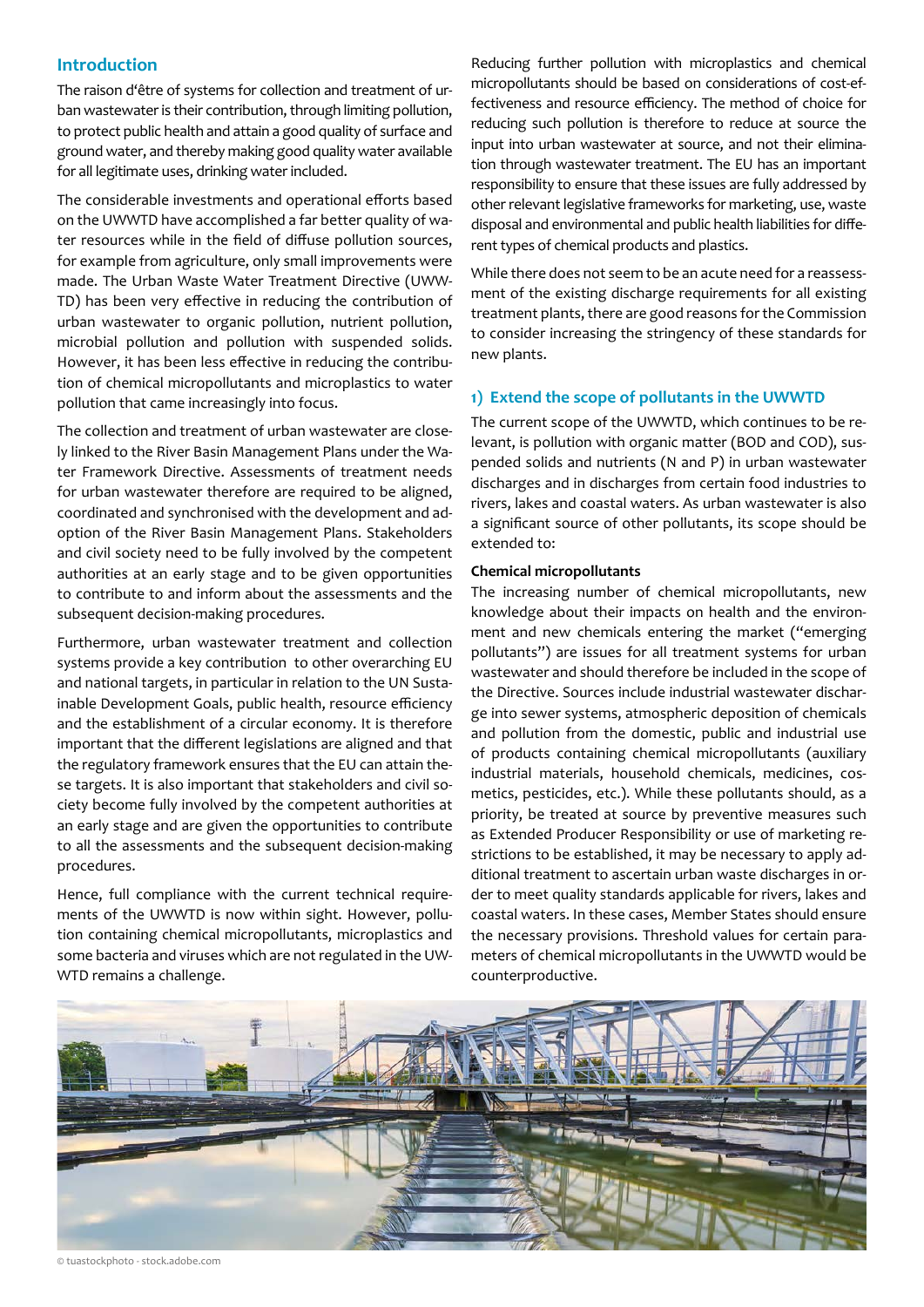

#### **Microorganisms**

The issue of health risks (bacteria and virus) linked to discharges of urban wastewater has been raised in the consultation process, in particular in relation to drinking water resources, waters used for food production (e.g. "shellfish waters") and bathing waters. Some of these issues are directly addressed in the WFD for drinking waters (Art. 7), and in relevant specialized legislation (Bathing Water Directive)). However, outbreaks of potentially mortal diseases such as legionnaires' disease and food poisoning from contaminated shellfish have been directly linked to urban wastewater discharges and would in the view of the EWA warrant an extension of the scope to ensure the protection of human health from impacts of pollution with bacteria and viruses. Where treated wastewater is used for agricultural irrigation, more stringent microbiological standards will be implemented anyway.

### **Microplastics**

Microplastics are currently not covered by the scope of the Directive. They are also a source of chemical pollution and should be dealt with even though there is still research to do. Harmonised analytics and sampling is needed in the short term. Given the potential impacts on human health and ecosystems, the EWA considers that they too should fall under the scope of the Directive, albeit that, like for chemical micropollutants, pollution should first of all be prevented at source. State of the art wastewater treatment plants eliminate great amounts of microplasic from the inflowing wastewater (up to 99 %). The eliminated microplastic is then found in the sludge. This means that Member States should take appropriate measures to reduce pollution, were sludge is used as fertilizer.

### **Storm Water**

EWA is of the view that storm water, which is a significant source of pollution, in particular by suspended solids and certain chemical pollutants, should fall under the scope of the Directive, not only when mixed with urban waste water in combined sewer systems. A stronger regulation of storm water would provide an important contribution to the protection of water quality and public health.

## **2) Eliminate chemical micropollutants and microplastics at source**

As far as micropollutants and microplastics in wastewater are concerned, EWA considers that preventive measures at source should be the main instrument to limit such pollution.

In view of the constant evolution of chemical micropollutants and emerging concerns about these, the EWA proposes to include in the UWWTD requirements to ensure that, where necessary to protect the quality of rivers, lakes and coastal waters in a river basin district and where cost-effective measures are not possible at the source of pollution, Member States must implement measures to significantly reduce chemical micropollutants from urban wastewater discharges.

## **3) New technical requirements in the UWWTD**

There are a number of issues with the existing technical provisions of the Directive and their implementation that may give rise to significant pollution which can jeopardise attaining the targets of the Water Framework Directive and, in some cases, offset the benefits provided by the implementation of the current technical requirements of the UWWTD:

- Lack of effective control of pollution from combined sewer overflows (CSOs).
- Inadequate implementation of the generally vague requirements to 'individual' and 'appropriate' systems (IAS, UWWTD Art 3(1), subparagraph 3) and the requirements to small agglomerations (UWWTD, Article 7).
- Inadequate measures to reduce the nutrient content in waste water discharges
- Lack of control of urban run-off and storm water discharges.

As there is no one-size-fits-all solution for CSOs, IAS, small agglomerations and urban run-off /storm water discharges, EWA proposes introducing a proportionate assessment or audit and a decision-making procedure that, as a minimum, will ensure that lack of sufficient measures to address these pollution sources do not offset the benefits of treatment currently required under the UWWTD or hinder attainment of the objectives of the Water Framework Directive and those defined in the relevant River Basin Management Plan. The assessments should consider the full lifetime of the wastewater infrastructure and consider the impact of all relevant factors, including climate change. They should be carried out by the competent authorities in the Member States and, subsequently, regularly updated.

Removal of nutrients from wastewater discharges should be a universal requirement and the Commission should review the need to strengthen the requirements to the level of their removal.

## **4) Integrate the Waste Water Treatment System in the Circular Economy and Climate Change Policies**

While the primary purpose of urban waste water collection and treatment is the protection of public health, water resources and the environment, there is also increasing attention on the fact that urban waste water is also a valuable resource and on the contribution of its management to greenhouse gas emissions. There is a need for better and more efficient use of this resource in line with the agreed UN Sustainable Development Goals (SDGs) and for contributing to EU greenhouse gas reduction targets. There are also close links and important synergies to be exploited between management of waste water collection and treatment systems, and water management and climate adaptation.